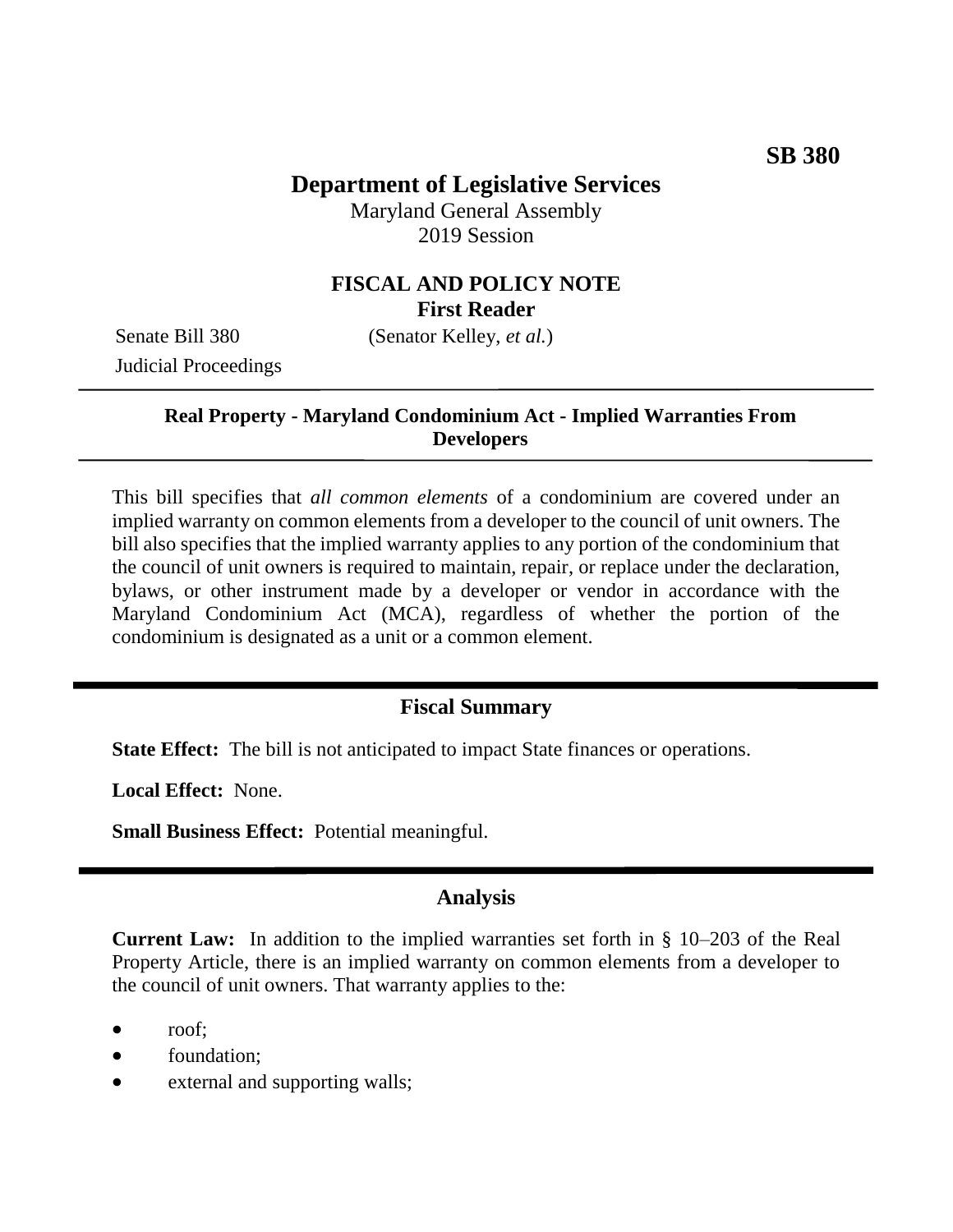- mechanical, electrical, and plumbing systems; and
- other structural elements.

The warranty also provides that the developer is responsible for correcting any defect in materials or workmanship, and that the specified common elements are within acceptable industry standards in effect when the building was constructed.

Section 10**–**203 of the Real Property Article establishes that, in every sale *of property*, in addition to any express warranty made by a builder, warranties are generally implied that, at the time of completion, any improvement is:

- free from faulty materials;
- constructed according to sound engineering standards;
- constructed in a workmanlike manner: and
- fit for habitation.

The warranties do not apply to any condition that an inspection of the premises would reveal to a reasonably diligent purchaser at the time the contract is signed.

**Background:** The Secretary of State advises that, as of December 2018, 2,691 condominium regimes have been registered with the State. The State Department of Assessments and Taxation, which maintains assessment records based on class of property, reports that there are 229,859 condominium units in the State as of December 2018. For more information on condominiums, a type of common ownership community, see **the Appendix – Common Ownership Communities**.

**Small Business Effect:** Developers that qualify as small businesses may incur additional costs to correct defects to common elements or other areas previously not covered by the implied warranties contained in MCA or elsewhere in the Real Property Article.

# **Additional Information**

**Prior Introductions:** None.

**Cross File:** HB 69 (Delegate Holmes) - Environment and Transportation.

**Information Source(s):** Secretary of State; State Department of Assessments and Taxation; Judiciary (Administrative Office of the Courts); Foundation for Community Association Research; Office of the Attorney General (Consumer Protection Division); Department of Legislative Services

SB 380/ Page 2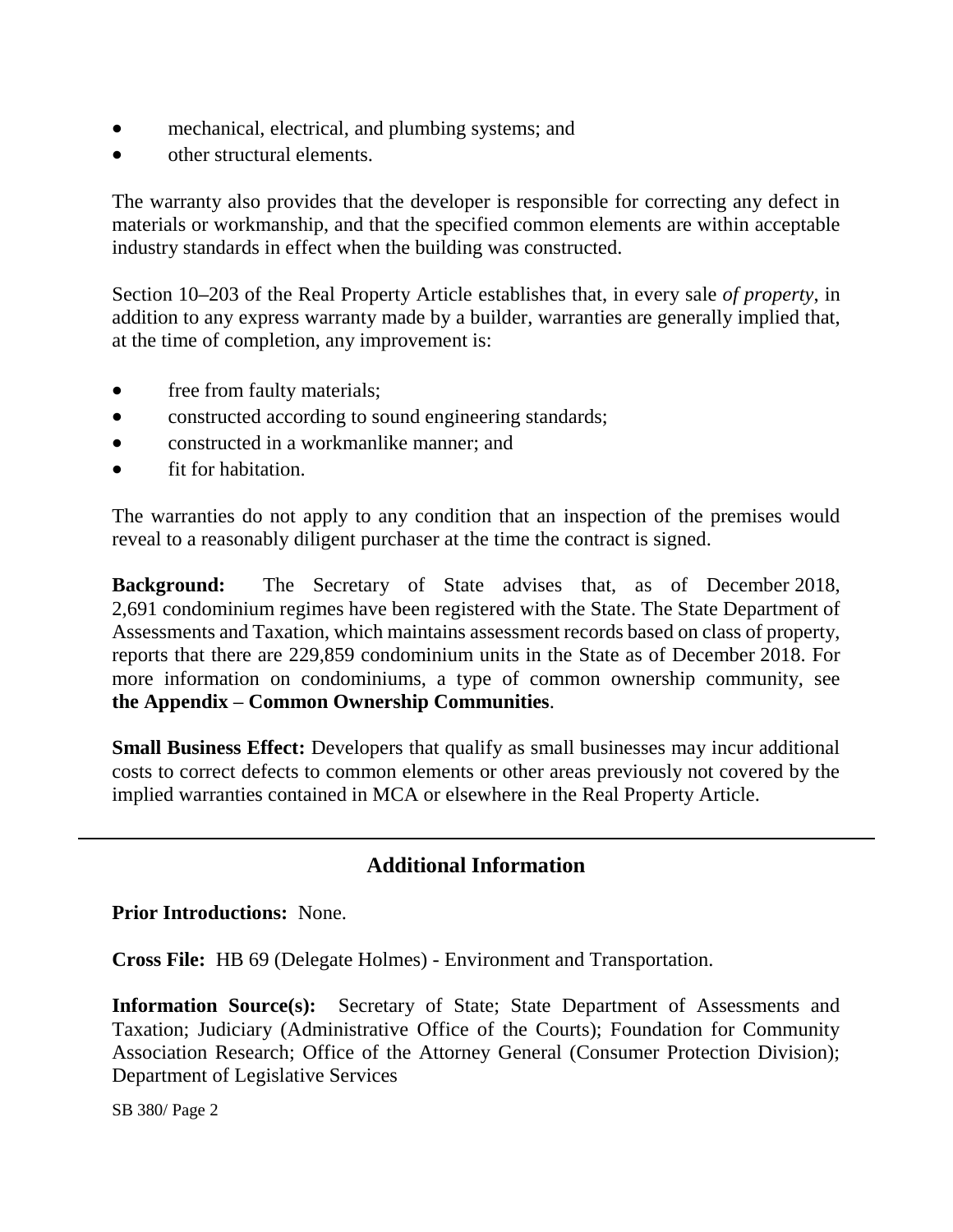Fiscal Note History: First Reader - February 14, 2019 md/kdm

Analysis by: Nathan W. McCurdy Direct Inquiries to:

(410) 946-5510 (301) 970-5510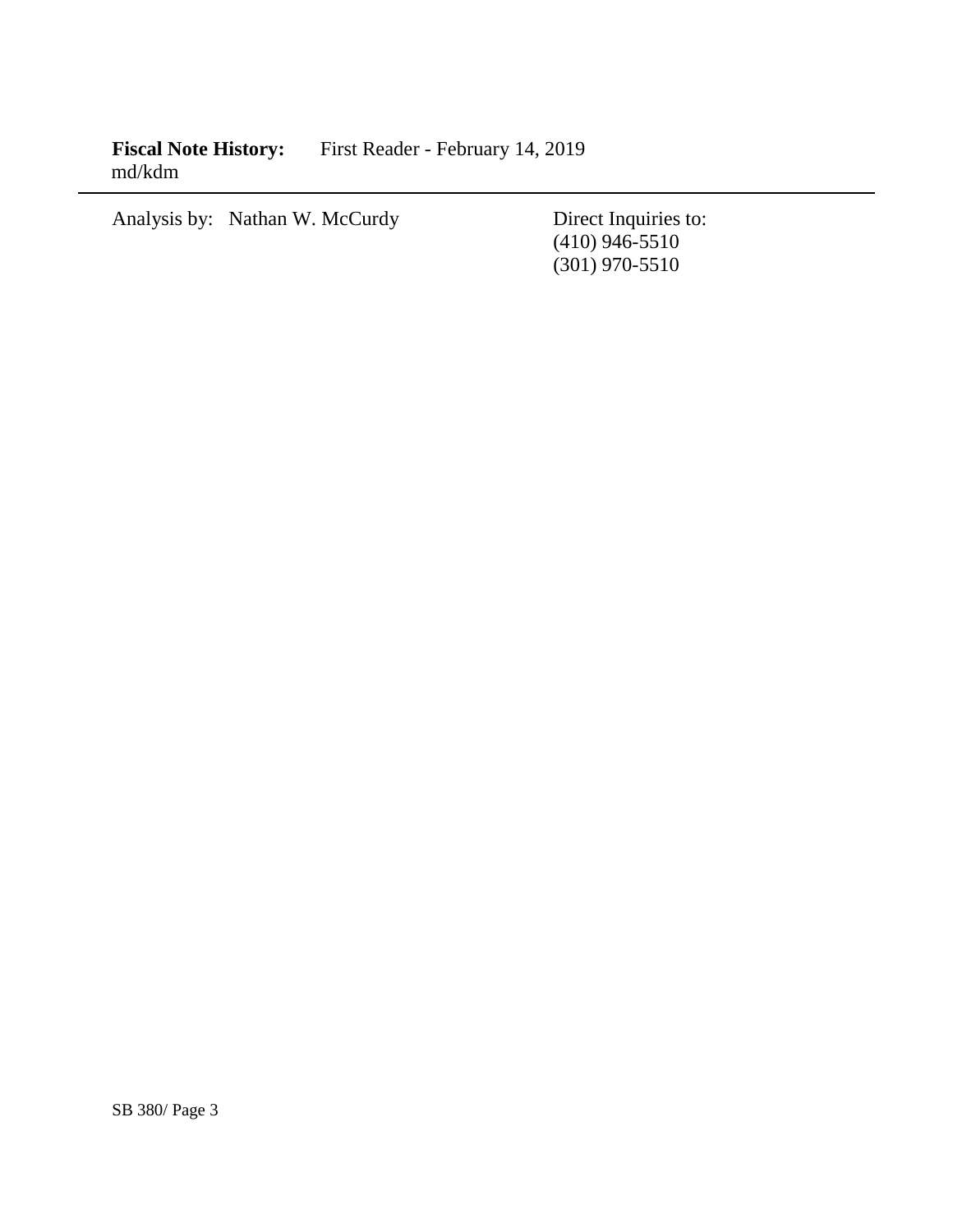# **Appendix – Common Ownership Communities**

When a person purchases a single-family home, condominium, or an interest in a cooperative housing corporation, he or she may also be required to join an association of owners, which is intended to act in the common interests of all the homeowners, condominium unit owners, or cooperative owners in the community. Collectively, these associations are often referred to as common ownership communities (COCs). In Maryland, a growing number of newly constructed or newly converted residences are located in some form of a COC.

The affairs of a condominium are governed by a council of unit owners, which comprises all unit owners. Among other powers, the council of unit owners has the power to impose assessments on the unit owners to pay common expenses. A council of unit owners may delegate its powers to a board of directors, officers, or a managing agent. Condominiums are governed under Title 11 of the Real Property Article.

Many new housing developments are subject to a homeowners association (HOA) that is created by a governing document and has the authority to impose mandatory fees on lots in the development in connection with the provision of services or for the benefit of the lots, the lot owners, or the common areas. HOAs are governed under Title 11B of the Real Property Article.

A cooperative housing corporation or "cooperative" is a corporation that owns real property. A resident of a cooperative does not own his or her unit; rather, the person owns an interest in the corporation, which leases the unit to the person for residential use. Cooperatives are governed by the laws in Title 5, Subtitle 6B of the Corporations and Associations Article.

Condominiums and HOAs may be authorized by their governing documents to impose liens on units or lots to collect unpaid assessments or fees. In a cooperative, the governing documents usually provide for the collection of delinquent fees, and evictions for unpaid fees are generally pursued by way of a landlord-tenant action.

Since registration of the various COCs is not required statewide, the exact number of COCs in Maryland is unknown. However, public offering statements for condominium regimes are required by law to be registered with the Secretary of State (SOS). SOS registration records show that, as of December 2018, 2,691 condominium regimes have been registered with the State.<sup>1</sup> The State Department of Assessments and Taxation, which maintains

SB 380/ Page 4 <sup>1</sup> This number is lower than the 2,875 condominium regimes reported by SOS in 2017. The inflated number was the result of a miscalculation, and the revised number does not reflect a decrease in the number of regimes.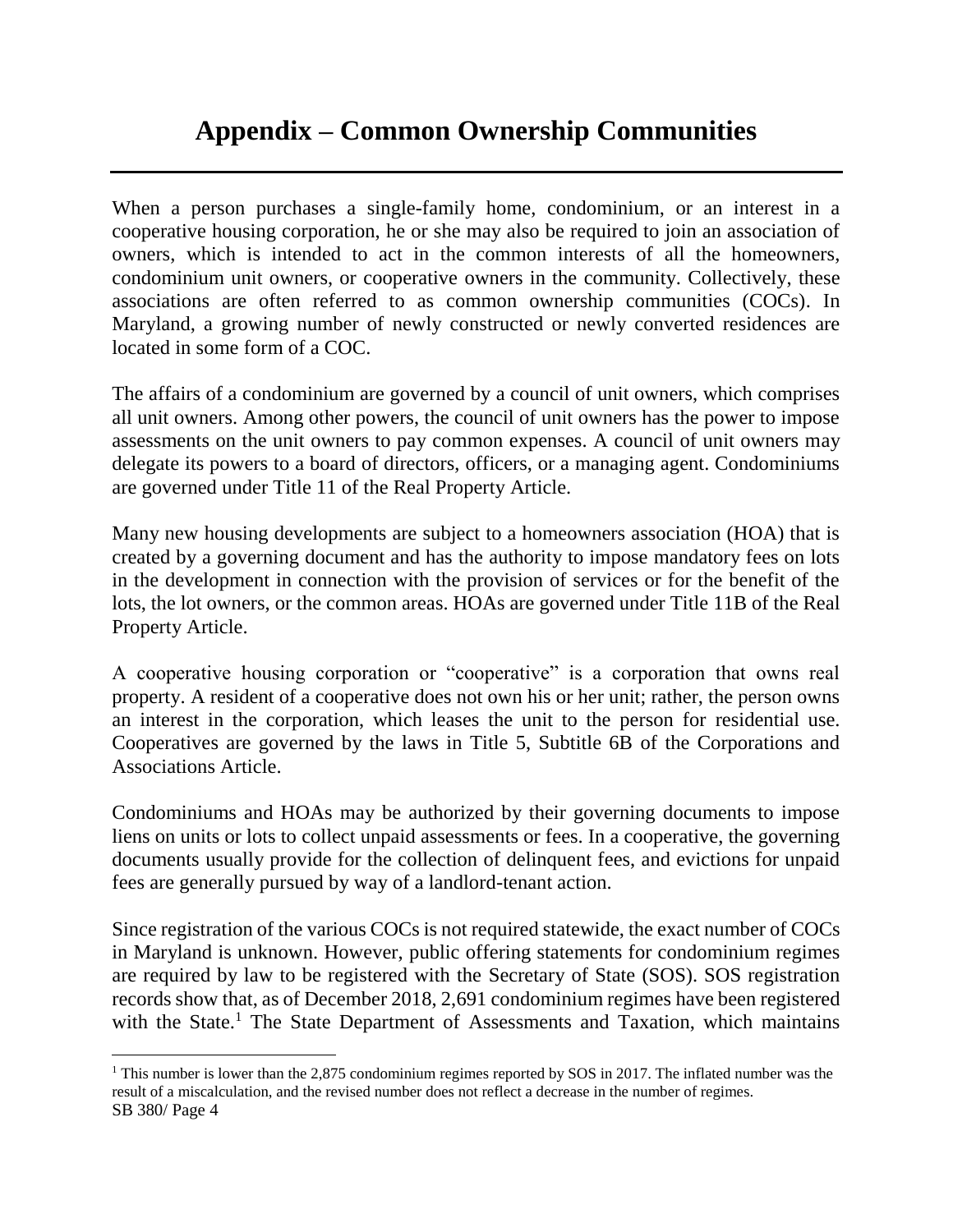assessment records based on class of property, reports that there are 229,859 condominium units in the State as of December 2018. The Foundation for Community Association Research estimated that there were 6,750 community associations in the State in 2017.

#### *Task Force on Common Ownership Communities*

With a growing number of Marylanders residing in COCs, and evidence that some COCs had issues with governance, dispute resolution, and financial stability, the General Assembly created the Task Force on Common Ownership Communities in 2005 (Chapter 469 of 2005). The issues addressed by the task force included the education and training needs of COC boards and prospective buyers, availability of alternative dispute resolution services, special considerations of aging COCs, collection of assessments, and resale of homes within COCs. The task force met 10 times, held five public hearings, and submitted its final report in December 2006. The report's findings and recommendations have served, in subsequent years, as the basis for numerous pieces of legislation intended to improve the operation of COCs. This legislation, enacted from 2007 through 2017:

- authorized a group of three or more unit or lot owners in a condominium or HOA to petition a circuit court to appoint a receiver in specified situations frequently found in aging communities (Chapter 321 of 2007);
- gave the Consumer Protection Division within the Office of the Attorney General increased authority over violations of the Maryland Homeowners Association Act (Chapter 593 of 2007);
- eased restrictions on the ability of condominiums and HOAs to amend their governing documents (Chapters 144 and 145 of 2008 and Chapter 480 of 2017);
- strengthened the transition process from developer to the governing body of a condominium or HOA by allowing the governing body to terminate specified contracts and requiring the developer to provide specified documents (Chapters 95 and 96 of 2009);
- required the governing body of a COC to purchase fidelity insurance or a fidelity bond covering various acts of malfeasance by COC officers, directors, and other specified employees and agents (Chapters 77 and 78 of 2009 and Chapter 615 of 2010);
- granted priority to a specified portion of a lien of a condominium or HOA over the claim of a holder of a first mortgage or first deed of trust in the event of a foreclosure on a unit or lot (Chapter 387 of 2011);